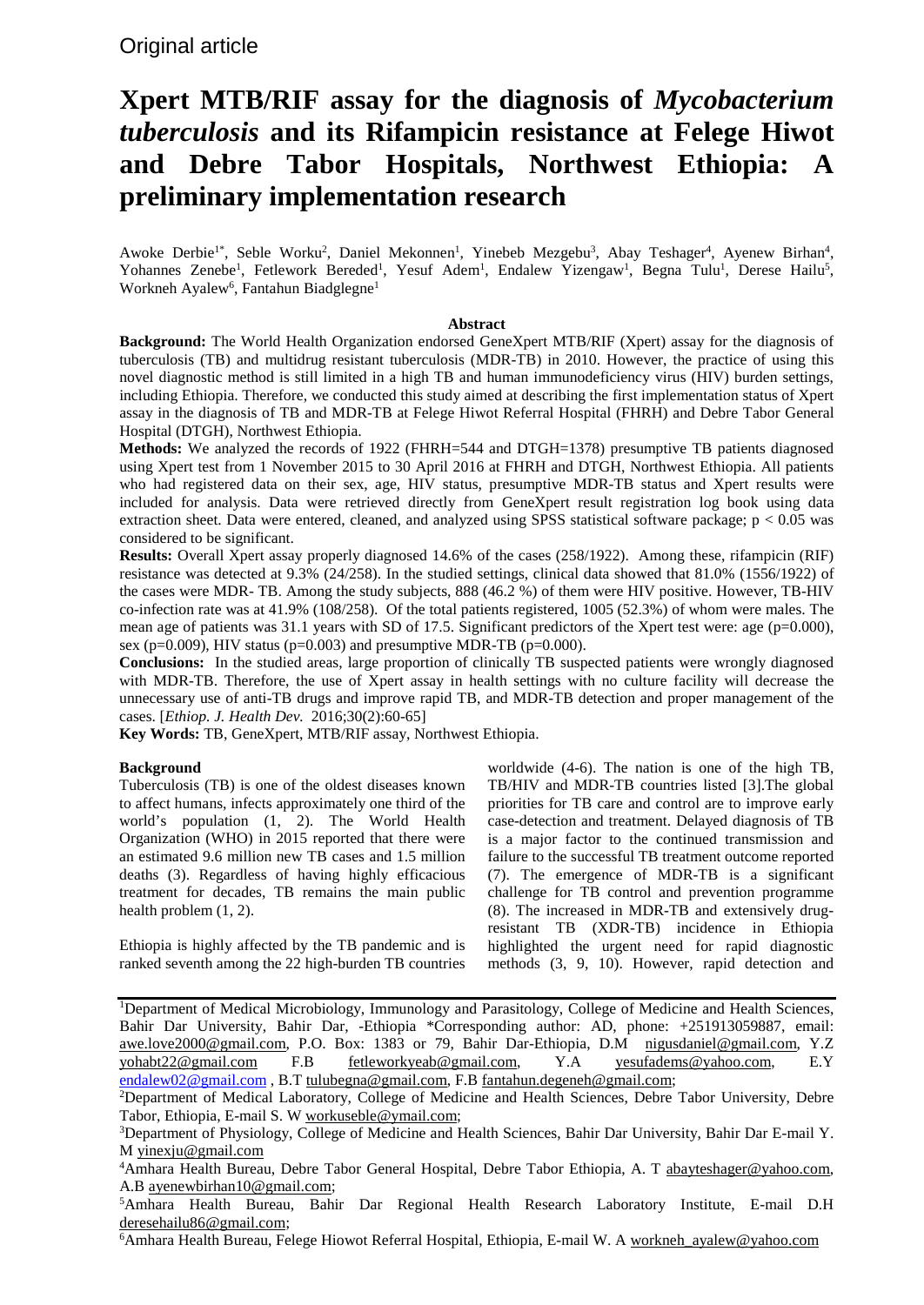diagnosis of MD/X/R-TB is less practiced due to shortage of laboratory facilities. In Ethiopia, sputum smear microscopy remains the most common method for diagnosing TB. However, smear microscopy lacks sensitivity (11, 12). Culture for Mycobacterium species is not available as routine tests in Ethiopia.Thus, the use of simple, rapid molecular tests to diagnose TB and drug-resistant TB is important. The WHO endorsed the use of the Xpert assay in 2010. The assay detects simultaneously *M. tuberculosis* and its RIF resistance, which is commonly considered as a surrogate marker of MDR-TB (10). The assay provides results directly from clinical specimens in less than 2 hours (10, 11). According to WHO report of the year 2015, most developing countries are using Xpert test for the diagnosis of presumptive MDR-TB and people living with HIV (3). In the studied areas, Xpert test was implemented since 2015. Thus, the objective of this study was to assess the preliminary implementation of GeneXpert assay in the diagnosis of TB and its RIF resistance at FHRH and DGH hospitals, located about 100km far apart, in Amhara Regional State, Northwest part of Ethiopia.

## **Methods**

*Study design, setting and data collection*: A retrospective cross-sectional study on records of 1922 clinically suspected TB patients were performed. Records of patients who have submitted sputum sample for GeneXpert analysis and met the definition of presumptive TB and MDR-TB were included in the study. The study was conducted at FHRH and DTGH, Northwest Ethiopia. These two hospitals are among the busiest hospitals in Northwest Ethiopia that provide referral health services including TB diagnosis and treatment.

All patients who presented from 1 November 2015 to 30 April 2016 and had registered data on their sex, age, HIV status, presumptive MDR-TB status and Xpert results were included for analysis. Patient records that missed either of these variables were excluded from the analysis. Data were retrieved directly from GeneXpert result registration log book using data extraction sheet on 1-30 April, 2016.

*Xpert MTB/RIF testing*: Sputum samples were collected and processed directly to Xpert test (Version 4), according to the manufacturer's instructions. The sample reagent was added in a 2:1 ratio (i.e. 1.5ml of bactericidal sample reagent with 0.5ml of specimen) to unprocessed specimens in 15 ml falcon tube and the tube was manually agitated twice during a 15 minute incubation period at room temperature. Then 2 ml of the inactivated material was transferred to the test cartridge by a sterile disposable pipette. Cartridges were loaded into the Xpert assay device and the results were interpreted as previously described (10, 11). Invalid/error results were repeated and the final results were registered. Laboratory staffs in FHRH and DTGH were trained how to use the Xpert modules and cartridges including specimen handling, management of invalid or error results, new recording and reporting tools, and the interpretation of results as per the standard protocol.

*Statistical analysis*: All data were entered, cleaned, and analyzed using SPSS statistical software package version 22. Descriptive statistics was used to determine differences within the data of variables. Associations between Xpert results and patients' age, sex, HIV status and presumptive MDR–TB status were determined using *Chi-square* test. A *P*-value of < 0.05 was considered statistically significant.

*Operational definition*: According to the standard definitions of the National Tuberculosis and Leprosy Control Program guideline (NLCP) adopted from the WHO (12); Presumptive MDR-TB is a diagnosis given to patients with a high risk of MDR-TB and a clinical decision has been made to start MDR-TB treatment before drug sensitivity testing results are available. MDR-TB on the other hand is infection caused by bacteria that are [resistant](https://en.wikipedia.org/wiki/Antibiotic_resistance) to treatment with at least two of the most powerful first-line anti-TB drugs, [isoniazid](https://en.wikipedia.org/wiki/Isoniazid) (INH) and [rifampicin](https://en.wikipedia.org/wiki/Rifampicin) (RIF).

*Ethical approval*: Permission and ethical clearance was obtained from Amhara Regional Health Bureau Institutional Review Board (IRB) at Bahir Dar Regional Health Research Laboratory Center to utilize the data. As the data was collected retrospectively, no patient's details linked to the patient identity like names were used and confidentiality was maintained.

#### **Results**

A total of 1922 presumptive TB patients eligible for GeneXpert MTB/RIF assay were retrospectively included in this study. Among these, 1005 (52.3%) were males. The mean age of patients was 31.1 years with standard deviation of 17.5 years (range from 1- 87 years). Children in the age range of 0-14 years were at 542 (28.2%). Of all the study participants, 888 (46.2%) of them were HIV infected (Table 1).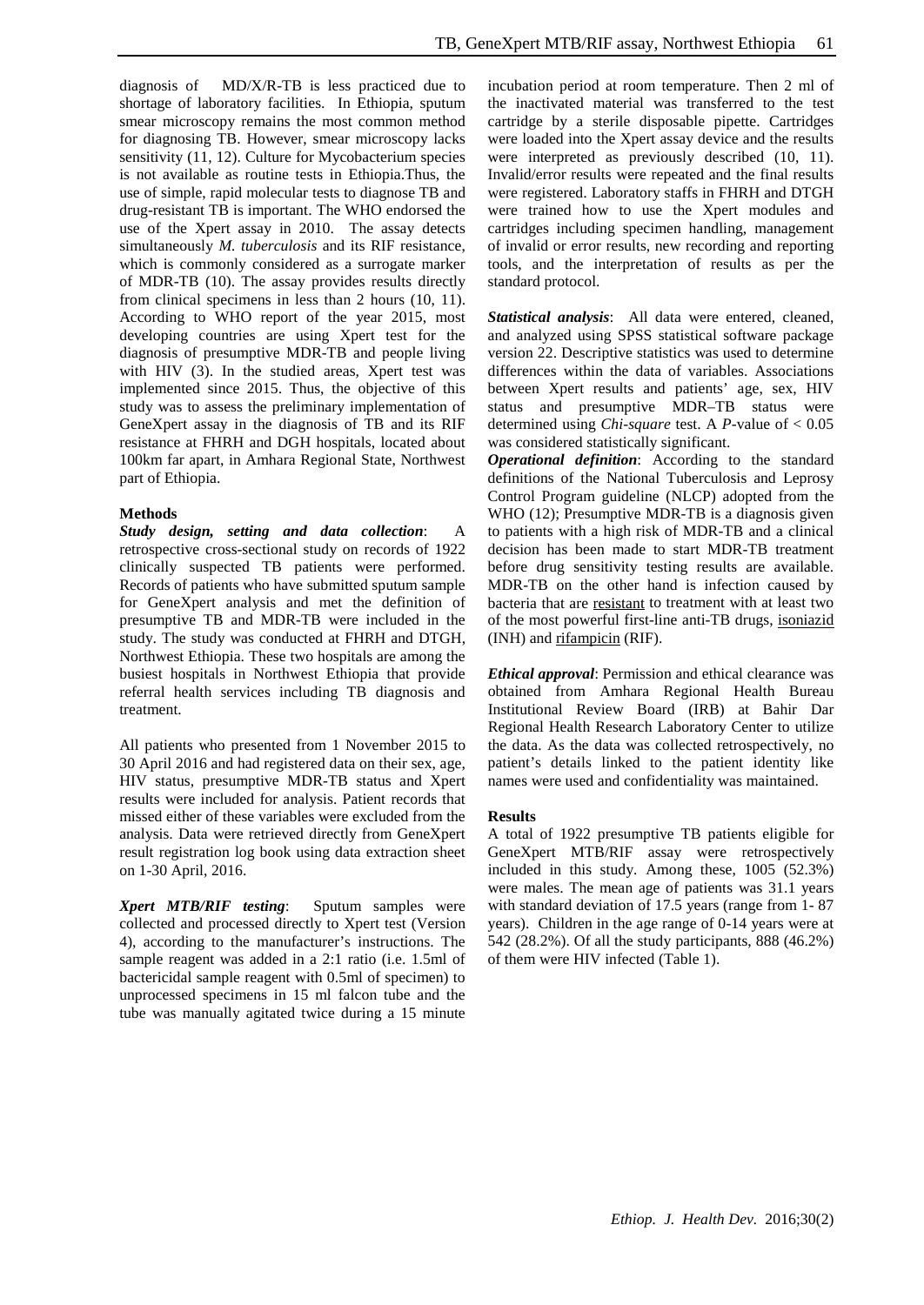|  | Table 1: Socio-demographic and HIV status of study participants at FHRH and DTGH, 2016.                         |  |  |  |  |
|--|-----------------------------------------------------------------------------------------------------------------|--|--|--|--|
|  | the contract of the contract of the contract of the contract of the contract of the contract of the contract of |  |  |  |  |

| <b>Variables</b>      | Number (%)  |              |
|-----------------------|-------------|--------------|
| Sex                   |             |              |
| Male                  | 1005 (52.3) |              |
| Female                | 917(47.7)   |              |
| Total                 | 1922 (100)  |              |
| Age category in years |             |              |
| $0 - 14$              | 542 (28.2)  |              |
| 15-29                 | 308 (16.0)  | Mean 31.1    |
| $30 - 44$             | 585(30.4)   | years        |
| 45-64                 | 366 (19.0)  | SD 17.5      |
| >64                   | 121(6.3)    | Range:<br>-1 |
| Total                 | 1922 (100)  | 87 years     |
|                       |             |              |
| <b>HIV status</b>     |             |              |
| Yes                   | 888 (46.2)  |              |
| No                    | 520 (27.1)  |              |
| Unknown               | 514 (26.7)  |              |
| Total                 | 1922 (100)  |              |

Overall, among the total study participants with presumptive TB cases processed using Xpert test, 258 (14.6%) of them were positive for TB (prevalence was calculated only from valid runs). Of these *M. tb*- positive, RIF-susceptible, *M. tb*-positive, RIF- resistant and *M. tb*-positive, RIF- indeterminate were found to be at 211 (81.8%), 24 (9.3%) and 23 (8.9%), respectively (Table 2).

| Table 2: Xpert test result of study participants at FHRH and DTGH, 2016. |  |  |  |
|--------------------------------------------------------------------------|--|--|--|
|--------------------------------------------------------------------------|--|--|--|

|                                              | <b>FHRH, % (N)</b> | DTGH, $% (N)$    | Total, $% (N)$   |
|----------------------------------------------|--------------------|------------------|------------------|
| Number of total samples processed            | 544                | 1378             | 1922             |
| M. tuberculosis-positive, RIF- susceptible   | 80.9 (76/94)       | 82.3 (135/164)   | 81.8 (211/258)*  |
| M. tuberculosis-positive, RIF- resistant     | 11.7 (11/94)       | 7.9 (13/164)     | $9.3(24/258)$ ** |
| M. tuberculosis-positive, RIF- indeterminate | 7.4(7/94)          | 9.8(16/164)      | 8.9 (23/258)     |
| M. tuberculosis negative                     | 81.2 (407/501)     | 87.0 (1100/1264) | 85.4 (1507/1765) |
| Invalid/error results                        | 43                 | 114              | 8.2 (157/1922)   |

\* Prevalence of TB was calculated from valid runs  $((211+24+23)/(1922-157))$ 

\*\* Prevalence of RIF resistance was calculated from total positive runs (24/ (211+24+23))

In this study**,** around 81.0% (1556/1922) of the suspected TB patients were clinically diagnosed with MDR-TB. Hence, we observed presumptive MDR-TB status among new cases at 1054 (54.8%) followed by the relapse cases at 348 (18.1%) and the treatment after failure at 102 (5.3%) (Table 3).

| Table 3: Frequency of presumptive DR-TB based on clinical grounds at FHRH and DTGH, 2016. |  |
|-------------------------------------------------------------------------------------------|--|
|-------------------------------------------------------------------------------------------|--|

|                   | <b>Patient group</b>    | <b>Number</b> | %     |
|-------------------|-------------------------|---------------|-------|
|                   | New case                | 1054          | 54.8  |
|                   | Relapse                 | 348           | 18.1  |
|                   | Treatment after lost to | 4             | 0.2   |
| Presumptive DR-TB | follow up               |               |       |
|                   | Treatment after failure | 102           | 5.3   |
|                   | <b>MDR</b> contact      | 8             | 0.4   |
|                   | Other                   | 40            | 2.1   |
|                   | No result               | 366           | 19.0  |
|                   | Total                   | 1922          | 100.0 |

However, among 258 TB positive cases detected using Xpert test, only 9.3% (24/258) of them were found to be RIF resistant. Among the total RIF resistant cases detected 41.7% (10/24) of them were new and 29.2% (7/24) of them were relapsed TB cases. The Xpert test result among presumptive DR-TB groups showed statistical significant difference (*p*=0.000) (Table 2 and Table 4).

Higher proportion of *M. tb*-positive results were documented among male patients at 58.5% (151/258), in the age group of 30-44 at 33.3% (86/258), new presumptive MDR-TB suspects at 39.9% (103/258) and HIV infected cases at 41.9% (108/258). The different Xpert results showed statistical significant difference among the different age groups (p=0.000), sex ( $p = 0.009$ ), HIV status ( $p = 0.003$ ) and presumptive MDR-TB status (*p*=0.000) (Table 4).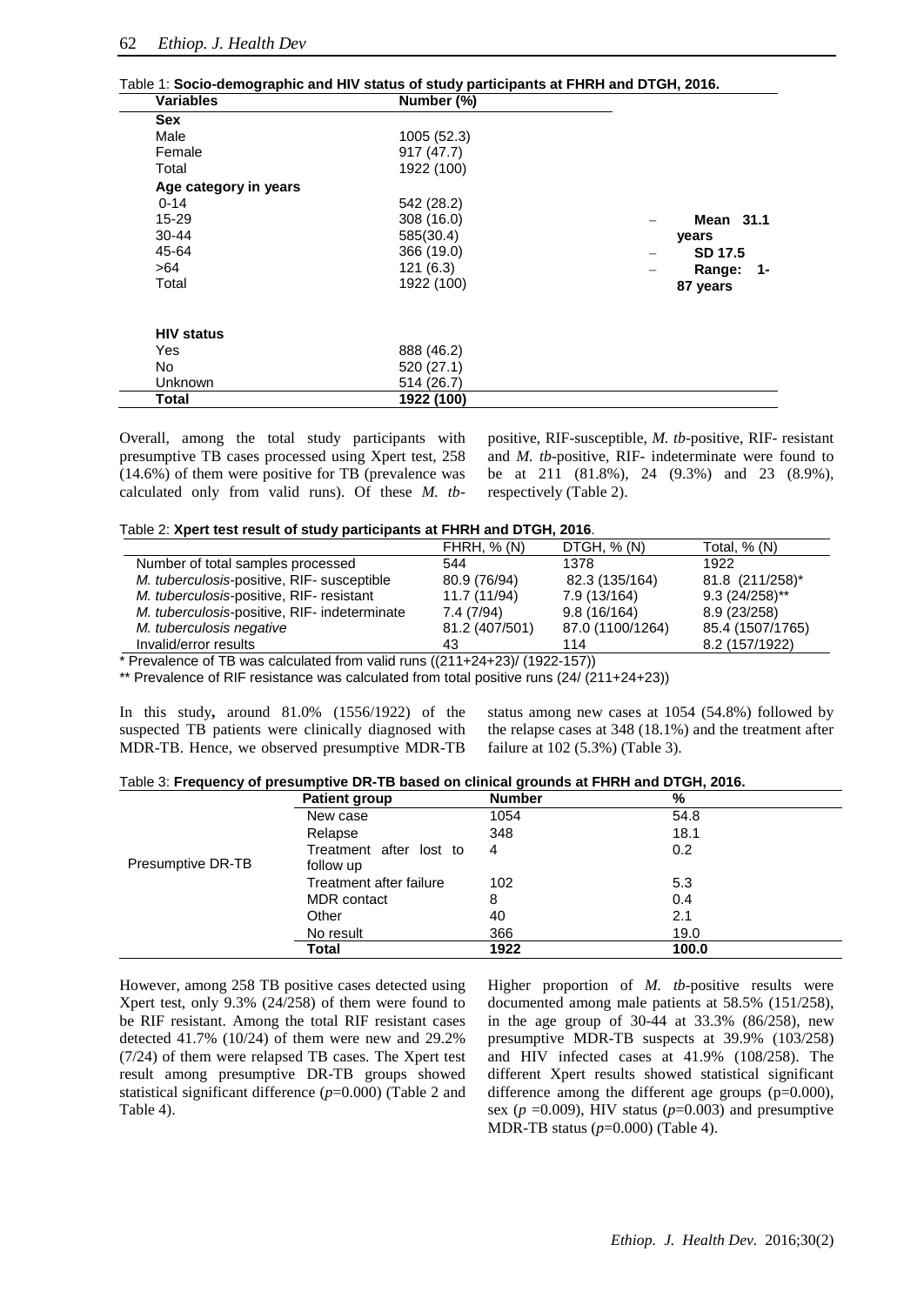| Table 4: Xpert MTB/RIF assay result of study participants at FHRH and DTGH, 2016. |                          |                |                |                |                |       |          |
|-----------------------------------------------------------------------------------|--------------------------|----------------|----------------|----------------|----------------|-------|----------|
| <b>Variables</b>                                                                  | <b>GeneXpert results</b> |                |                |                |                |       | P- value |
|                                                                                   | *T                       | <b>RR</b>      | ΤI             | N              |                | Total |          |
| <b>Sex</b>                                                                        |                          |                |                |                |                |       |          |
| Male                                                                              | 127                      | 17             | $\overline{7}$ | 773            | 81             | 1005  | 0.009    |
| <b>Female</b>                                                                     | 84                       | $\overline{7}$ | 16             | 734            | 76             | 917   |          |
| Age category                                                                      |                          |                |                |                |                |       |          |
| $0 - 14$                                                                          | 31                       | 1              | 5              | 461            | 44             | 542   |          |
| $15 - 29$                                                                         | 53                       | $\overline{7}$ | 4              | 208            | 36             | 308   |          |
| 30-55                                                                             | 69                       | 8              | 9              | 462            | 37             | 585   | 0.000    |
| 45-64                                                                             | 42                       | 5              | 4              | 282            | 33             | 366   |          |
| >65                                                                               | 16                       | 3              | 1              | 94             | $\overline{7}$ | 121   |          |
| <b>Total</b>                                                                      | 211                      | 24             | 23             | 1507           | 157            | 1922  |          |
| <b>HIV status</b>                                                                 |                          |                |                |                |                |       |          |
| Yes                                                                               | 85                       | 8              | 15             | 699            | 81             | 888   |          |
| <b>No</b>                                                                         | 77                       | 12             | 5              | 393            | 33             | 520   | 0.003    |
| <b>Unknown</b>                                                                    | 49                       | 4              | 3              | 415            | 43             | 514   |          |
| <b>Total</b>                                                                      | 211                      | 24             | 23             | 1507           | 151            | 1922  |          |
| <b>Presumptive DR-TB</b>                                                          |                          |                |                |                |                |       |          |
| $**N$                                                                             | 84                       | 10             | 9              | 866            | 85             | 1054  |          |
|                                                                                   |                          |                |                |                |                |       |          |
| R                                                                                 | 66                       | 7              | 6              | 240            | 29             | 348   |          |
| L                                                                                 | 1                        | 0              | 0              | 2              | 1              | 4     |          |
| F                                                                                 | 27                       | $\overline{c}$ | $\overline{c}$ | 63             | 8              | 102   | 0.000    |
| <b>MDR</b> contact                                                                | $\Omega$                 | 1              | $\Omega$       | $\overline{7}$ | $\mathbf 0$    | 8     |          |
| Other                                                                             | 6                        | 0              | 0              | 33             | 1              | 40    |          |
| No result                                                                         | 27                       | 4              | 6              | 296            | 33             | 366   |          |
| Total                                                                             | 211                      | 24             | 23             | 1507           | 157            | 1922  |          |

\*T: *M. tuberculosis*-positive, RIF susceptible, RR*: M. tuberculosis*-positive, **R**IF- **R**esistant,

TI: *M. tuberculosis*-positive, RIF- indeterminate, N: *M. tuberculosis negative,* I: Invalid/error results

\*\*N: new cases, R: relapse, L: lose to follow up, F: treatment failure

## **Discussion**

Identification of drug resistant testing of *Mycobacterium* species remains a challenge in Ethiopia due to limited laboratory facilities. In the studied area, the laboratory diagnosis of TB remains mainly in a stage of Ziehl Nielseen (ZN) smears. However, ZN smear lacks sensitivity. This might have implications on wrong patient management, improper use of anti-TB drugs and development of drug resistance (5, 13). In TB endemic areas like Ethiopia, Xpert test can serve as a sensitive and time saving diagnostic modality for detection of TB (14). Moreover, Xpert offers an opportunity for timely and accurate initiation of TB treatment and shortened time of diagnosis in highburden settings (15, 16). In this study, 1922 TB suspected cases had clinical results indicative of TB. Among these, we documented overall prevalence of TB diagnosed using Xpert test at 258 (14.6%). Of which, prevalence of RIF resistance detected using Xpert test was found to be at 9.3 %, which is comparable with previous reports from Northwestern Ethiopia and national wide survey in Ethiopia (17, 18). Similar findings were also reported from the studies conducted on Xpert test in Ethiopia and elsewhere in the world ranged from 19.4%-45.3% (19-21). On the other hand, it is lower than the finding from Bahir Dar (22). Another study in Nigeria reported a RIF resistance at 6% (23). The possible explanation for this difference could be due to the fact that this study was conducted at the site where TB patients were less likely served for medical attention and most likely they have accustomed to visit nearby and relatively advanced health institutions. In addition, the design of the study including factors such as sample size, type and volume of specimen used might be reasons for the discrepancies in Xpert test results.

In this study, TB-HIV co infection rate was at 41.9% (108/258). The 2015 WHO report estimated a 10% TB/HIV co-infection in Ethiopia (3), which is much lower than the above findings at 41.9%. The HIV infected patients are one of the eligible groups recommended to be tested by the Xpert test for TB and DR-TB (10). This might be the possible reason that could explain the above disparity. However, similar other studies elsewhere in the world have reported at 36.3% of TB/HIV co- infection using the Xpert test (24). Furthermore, in northern Ethiopia TB/HIV coinfection was reported at 11.4% (25), in Brazil at 39.0% (26), and Western Kenya at 55.5% (27). Although there was no additional information (like CD4 count and treatment use) about the HIV infected individuals in our sample, the fairly high prevalence of TB among HIV/AIDS patients seeks care and prompt treatment.

MDR-TB is more difficult and costly than normal TB to treat, and is more often fatal. Culture based drug susceptibility testing method can provide definitive results, but are labour intensive and time consuming, usually requires at least 14 days for primary isolation of the organism and another 14 days for drug susceptibility test (28). Furthermore, clinical diagnosis of drug resistance TB is difficult. Thus, molecular methods that target drug resistance are a suitable approach for a rapid drug susceptibility testing (12). In this study, based on clinical diagnosis 81.0% (1556/1922) of the cases were considered MDR-TB. *Ethiop. J. Health Dev.* 2016;30(2)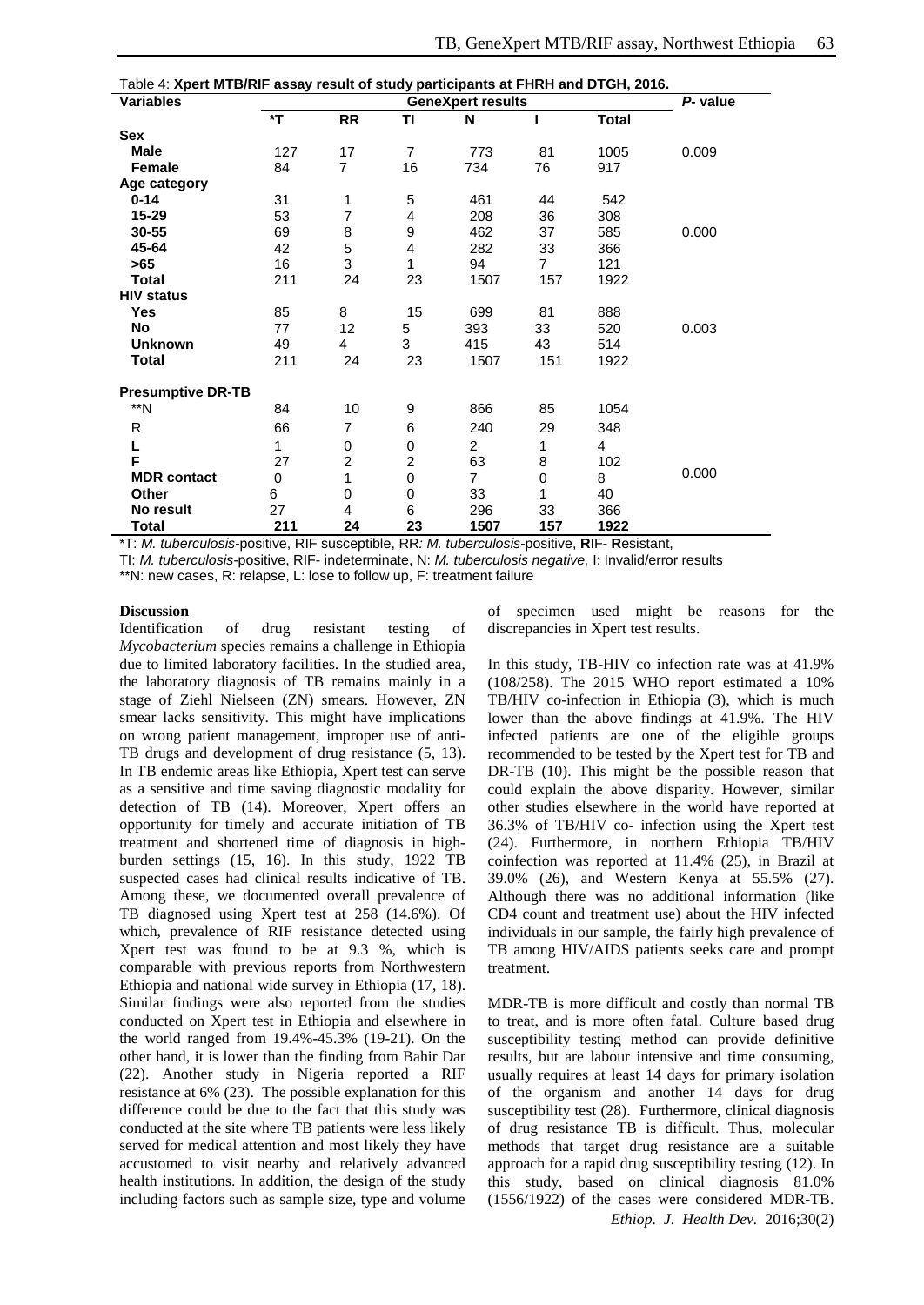However, Xpert test detected only 9.3% RIF resistance. This implies that, the result obtained from the Xpert test in this study has prevented unnecessary treatment of cases, which has great advantage for the patient in terms of avoiding drug toxicity, improper use of anti-TB drugs and development of drug resistance. Furthermore, the Xpert test might contributed for TB prevention and control through the rapid diagnosis and eventual treatment of TB and its associated drug resistance. The rapid diagnosis of RIF resistance potentially allows TB patients to start on effective treatment much sooner than waiting for results from other types of drug susceptibility testing. It is also supported by the fact that the information provided by the Xpert test also contributed to cost savings by avoiding unnecessary treatment and aids in selecting appropriate treatment regimens and reaching infection control decisions quickly (29).

Although it was not the objective of this study, the authors did not use the standard diagnostic techniques to compare Xpert test sensitivity, specificity and predictive values. Hence, the main limitations of our study were the lack of culture result (as no culture facility), chest X- rays and smear result findings which might have determinant factor for comparative performance study. However, our study was the only one report that provides baseline information concerning on the implementation of the Xpert test at FHRH and DTGH.

# *Conclusions*

The study has clearly brought to light that there has been high magnitude of TB and a high prevalence of HIV infection in this TB cohort. Similarly in the studied area, 81.0% patients were presumptively diagnosed with MDR-TB. However, Xpert detected only 9.3% RIF resistance cases. Improving TB detection rates and further reducing the burden of disease in the study site in particular and Ethiopia in general will require optimization of the current laboratory system as well as the introduction of new diagnostic technologies like Xpert test with improved sensitivities and specificities. Therefore, it is important to sustain and scale up the use of Xpert test for rapid diagnosis of TB and RIF resistance at the target hospitals and other similar health facilities in the region.

# **Competing interests**

We authors declare that we have no competing interest.

# **Funding**

This research was not funded by any grants or another funding agency.

# **Acknowledgments**

The author would like to thank clinical laboratory staffs working at Felege Hiwot and Debre Tabor General Hospitals.

# **References**

1. Corbett E, Watt C, Walker N, Maher D, Williams B, Raviglione M, *et al*. The growing burden of tuberculosis: Global trends and interactions with the HIV epidemic. Arch International Medicine. 2003; 163:1009-1021.

- 2. World health Organization (WHO). The world health Report, global tuberculosis control. 2001. Report no.287, Geneva.
- 3. World Health Organization, Global Tuberclosis report 2015; Available at [http://apps.who.int/iris/](http://apps.who.int/iris/%20bitstream/10665/191102/1/9789241565059_eng.pdf?ua=1)  [bitstream/10665/191102/1/9789241565059\\_eng.p](http://apps.who.int/iris/%20bitstream/10665/191102/1/9789241565059_eng.pdf?ua=1) [df?ua=1.](http://apps.who.int/iris/%20bitstream/10665/191102/1/9789241565059_eng.pdf?ua=1) Accessed 23 Oct 2015.
- 4. World Health Organization (WHO). Global tuberculosis control: surveillance, planning, and Financing. 2005. Geneva.
- 5. World Health Organization (WHO). Global tuberculosis control a short update to the 2009 report. Geneva, 2009*.* (WHO/HTM/TB/2009.426).
- 6. World Health Organization (WHO). Global tuberculosis control: Surveillance, planning and financing. WHO report, Geneva. 2008. (WHO/HTM/TB/2008.393).
- 7. Tsai K, Chang H, Chien S, Chen K, Chen K, Mai M, *et al*. Childhood Tuberculosis: Epidemiology, Diagnosis, Treatment, and Vaccination. Pediatr Neonatol. 2013; 54(5):295–302.
- 8. Sumartojo E: When tuberculosis treatment fails. A social behavioral account of patient adherence. Am Rev Respir Dis. 1993; 147:1311-20.
- 9. Mycobacterium tuberculosis Pathogenesis and Molecular Determinants of Virulence. J. Clin. Microbiol. 2003; 16:463–496.
- 10. World Health Organization (WHO). Xpert MTB/RIF implementation manual; Technical and operational 'how-to': practical considerations; WHO/HTM/TB/2014.1; 2014.
- 11. Boehme CC, Nabeta P, Hillemann D, Nicol MP, Shenai S, *et al*. Rapid molecular detection of tuberculosis and rifampin resistance. N Engl J Med, 2010; 363(11): 1005–1015.
- 12. Ministry of Health of Ethiopia (MOH): Tuberculosis, Leprosy and TB/HIV Prevention and Control Programme Manual. Addis Ababa: MOH4th edition. 2008.
- 13. Getahun H, Harrington M, O'Brien R, Nunn P. Diagnosis of smear negative pulmonary tuberculosis in people with HIV infection or AIDS in resource-constrained settings: informing urgent policy changes. Lancet. 2007; 369: 2042–49.
- 14. Lawn SD, Nicol MP. Xpert® MTB/RIF assay: development, evaluation and implementation of a new rapid molecular diagnostic for tuberculosis and rifampicin resistance. FutMicrobiol. 2011; 6(9):1067-1082
- 15. Auld S, Moore B, Killam W, Eng B, Nong K, Pevzner E, *et al*. Rollout of Xpert® MTB/RIF in Northwest Cambodia for the diagnosis of tuberculosis among PLHA. PHA. 2014; 4(4): 216– 221
- 16. Kampen SC, Susanto NH, Simon S, Astiti SD, Chandra R, Burhan E, *et al*. Effects of Introducing Xpert MTB/RIF on Diagnosis and Treatment of Drug-Resistant Tuberculosis Patients in Indonesia: A Pre-Post Intervention Study. PLoS ONE. 2015: 10(6): e0123536